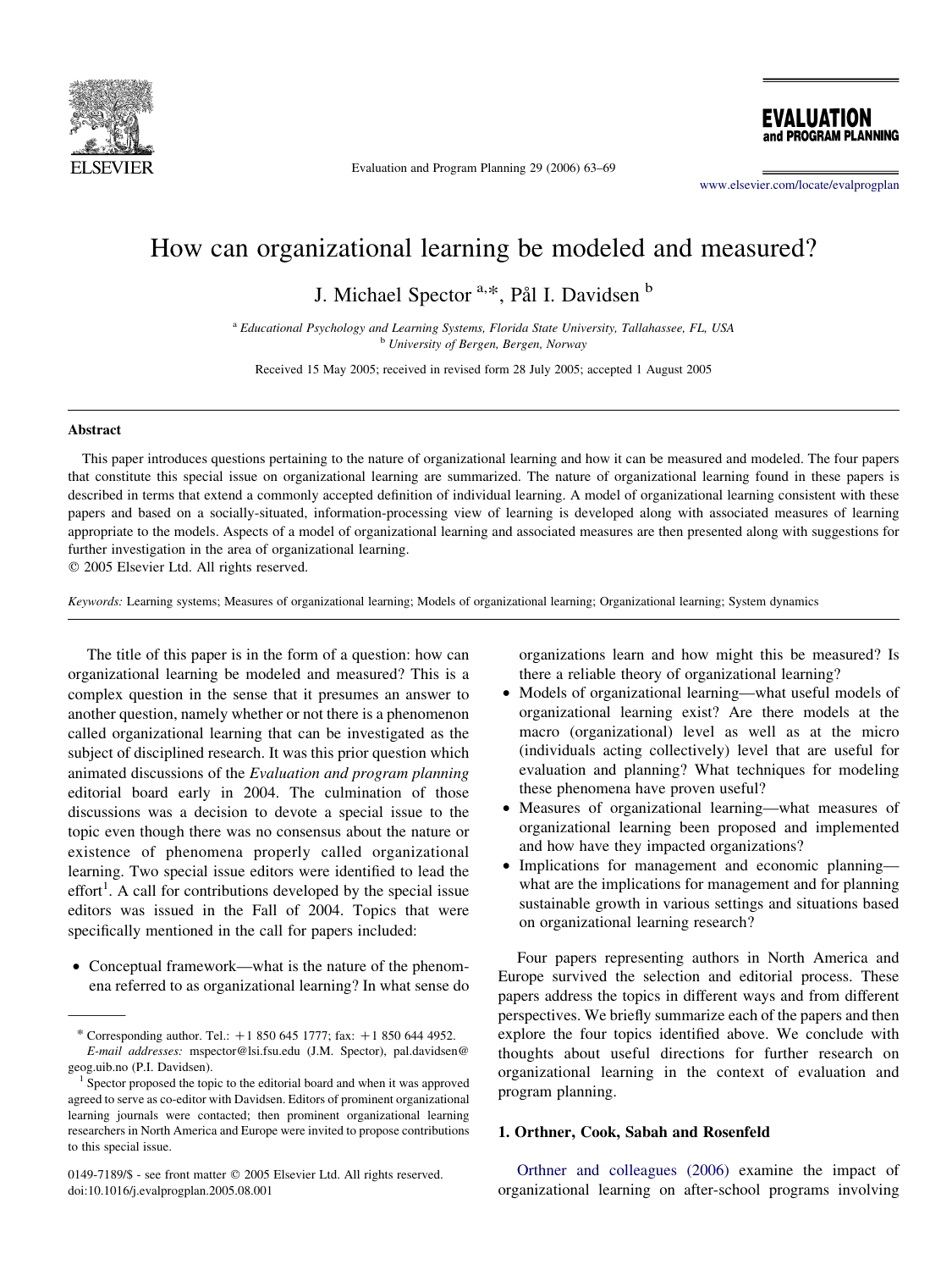at-risk children in Israel and the USA. The organizational learning model adopted in this paper is based on [Senge's](#page--1-0) [\(1990\)](#page--1-0) Fifth Discipline. Organizational learning (OL) is roughly defined as an information management strategy that consists of systematic efforts to transfer knowledge throughout an entire organization. The principles of such a model are investigated in the context of after-school programs in two countries. The fundamental notion is that these principles are relevant to public service agencies as well as to marketoriented corporate contexts.

Specific components used as part of the OL training intervention are leadership engagement, tolerance for errors, vision sharing, asking learning questions, use of tacit knowledge, time for reflective learning, value placed on new ideas, and results-oriented processes. The basic hypothesis that motivated the study was that addressing these components in OL training of after-school staff would result in lower rates of behavior problems with the at-risk children.

A new instrument was designed and refined specifically for this study. OL cultural facets were assessed using three subscales representing innovation, intellectual safety and goalcenteredness. The structure of learning was measured with subscales developed specifically for OL—collaboration, planfullness and diffusion. The hypothesis pertaining to fewer behavior problems with children in programs involving OL trained staff held up with significance in the USA but not in Israel, although the results were in the hypothesized direction.

The value of this study is two-fold. First, it shows that OL principles have applicability in human service agencies and school contexts as well as in corporate contexts. Second, it establishes the utility of a new measure of learning capacity with specific scales and measures to assess organizational learning.

#### 2. Barlas and Yasarcan

The paper by [Barlas & Yasarcan \(2006\)](#page--1-0) addresses the dynamics of goal formation and learning in organizations. The authors approach this issue using system dynamics that is to say by way of modeling and simulation. The process of goal formation, whether explicit or implicit, is an important determinant in the dynamics of organizations. Consequently, understanding such processes is a key to understand and assess the performance of learning organizations. System dynamics offers a way to identify the structures governing these processes—how goal formation results from organizational dynamics and how the organization responds to the resulting goals as they are formed over time. The main idea is, therefore, that goal formation is part of an organizational feedback process in which the organization itself, and its performance with respect to goal attainment in particular, plays a central role in the development of organizational goals and vice versa.

A goal formation process can take a variety of forms. The authors demonstrate how goal formation considered within the context of an organizational feedback process has characteristics that may influence overall organizational

behavior, including the dynamics of goal formation and modification.

In the context of goal formation and organizational learning, then, assessment includes (1) identifying the structural origin (diagnosis) of organizational performance, and (2) identifying structural changes (treatment) in the organization—especially those that involve the goal formation process—that may enable the organization to realize its performance potential. When successfully conducted, the formation of goals is typically considered part of a double-loop learning process in the organization [\(Argyris, 1992\)](#page--1-0). The modeling and simulation of such a double-loop process, may, in turn, be built into a model of organizational learning. In that sense, Barlas and Yasarcan have contributed a structural design for organizational learning. Understanding and assessing what Barlas and Yasarcan call structured learning can lead to insight about the efficacy of goal-performance interactions within organizations.

Specifically, Barlas and Yasarcan extend existing models of goal formation and develop a more general theory by including organizational capacity limitations on performance improvement rates and non-linear interactions in goal erosion. Using this theory, Barlas and Yasarcan explain a variety of patterns of behavior that could result from a goal formation process; their theory can be used to generate a goal formation strategy for organizations that is likely to result in measurable improvements in performance.

### 3. Lick

The paper by [Lick \(2006\)](#page--1-0) provides a passionate argument in favor of a change creation process in schools and other organizations that consists of defining a desired future state of affairs and then designing processes and measures to work toward that future. As with the other papers in this special issue, Lick draws on the ideas of a learning organization found in [Senge \(1990\)](#page--1-0) and advocates a universal principle of change, namely that learning must precede change (systemic change of the kind discussed in the paper).

Drawing on a variety of sources, Lick focuses on collaborative work systems and teams as critical in a learning organization. Lick describes, based on prior research, effective teams as synergistic learning communities, which are characteristics also mentioned in the other papers in this special issue. Of particular interest in Lick's framework is the notion of co-mentoring in which individual team members act as guides and advocates for others and are in turn guided and supported by other team members.

Implementing effective learning teams within an organization requires alignment of resources, systems, relationships and related items within and across the organization. Lick emphasizes the practical aspects of implementing change processes to achieve alignment and implement effective learning teams, including an eight step learning design process that includes such things as fostering co-mentoring, sharing findings, and utilizing learning resources. Lick's discussion concludes with an extended illustration of these principles in